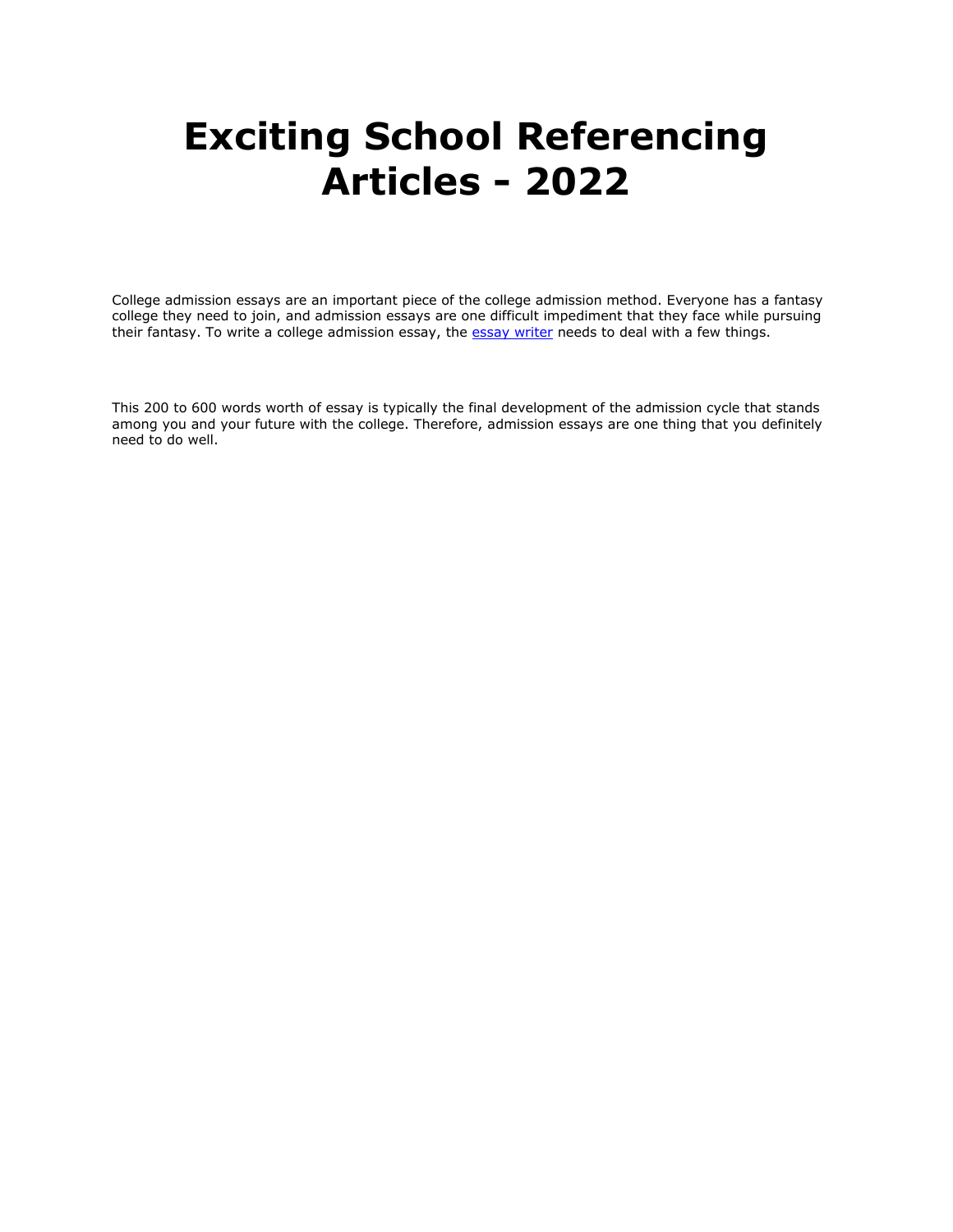

These include the format, structure, language, language, and the genuine substance of the essay. Accordingly, it is an assignment that requires a ton of concentration and difficult work. A nice college admission essay can make your application stand isolated among different candidates and raise your possibilities getting recognized into the college.

Before we get into how to write a fair and effective essay for your college admission, would we have the option to see the justification for why the colleges genuinely need you to write these essays. These college admission essays provide the college authorities with an opportunity to find out about some of your unique qualities. These can include a couple of co-curricular activities like a game you play. The admission officers search for understudies that can communicate their stories well, which helps them to identify that the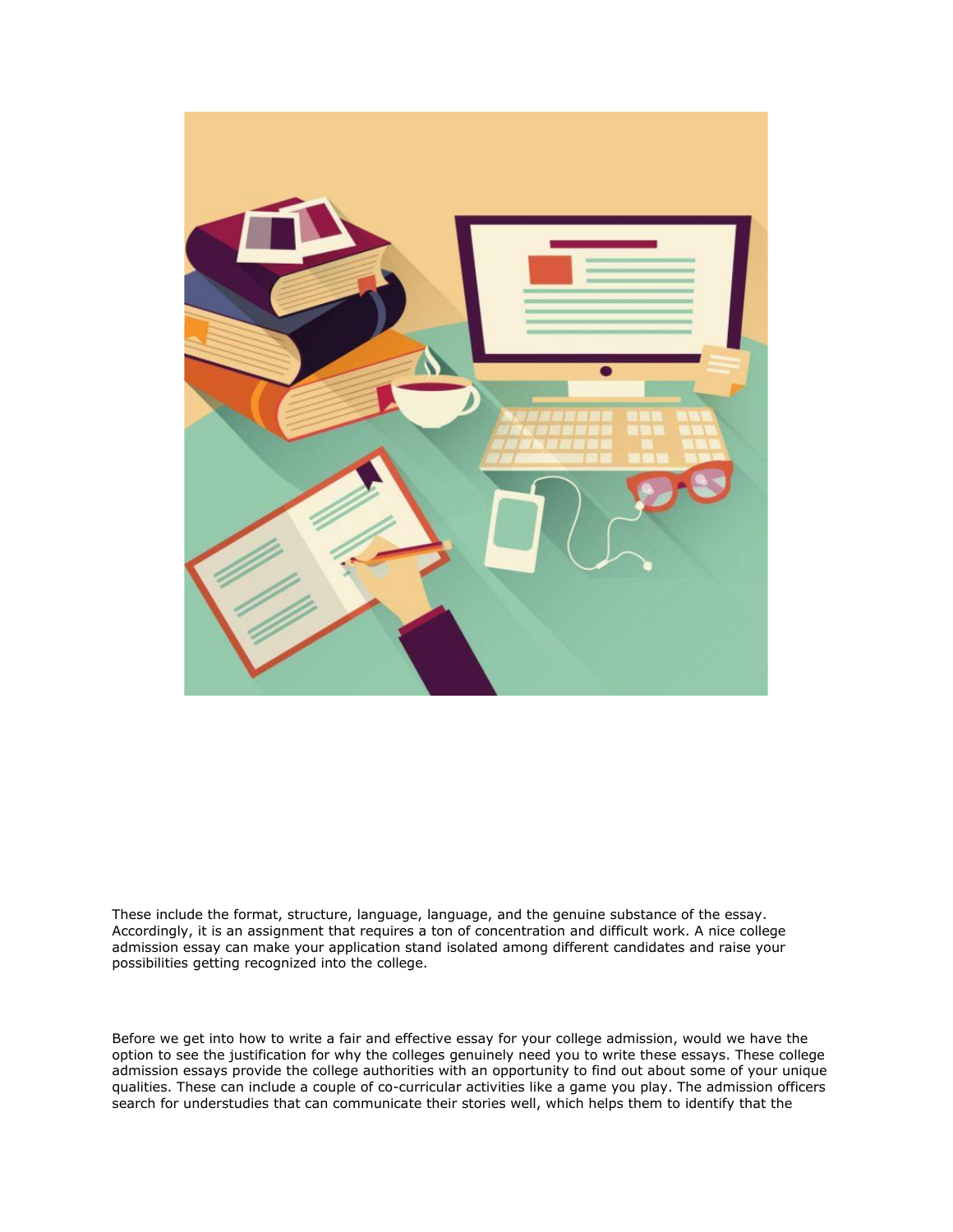understudy is ideal for the college. Therefore, it is important to give your college admission essay sufficient time and effort.

Any individual who needs to get into college works with dedication in their academic professions, and not being ready to make it there, in view of a piece of writing can be a serious bummer. Therefore, here are some tips that can be important when you are moved nearer to write your college admission essay.

Go through the instructions provided by the college totally and make certain to stick to each instruction.

Each college has a different format for its essay. Make certain to follow the one provided in the instructions.

The introduction and conclusion sections ought to be immaculate. The admission officers don't have opportunity and willpower to go through the entire essay, so they read the opening and closing of the essay to find out about how the essay will be. Henceforth, try to involve attention-grabbers and complete information in your introduction and conclusion.

One thing that I definitely supervise when I [write my essay](https://writemyessayfast.net/) is to not utilize clichés. These clichés can be words, communicates, or even sentences. For instance, starting your conclusion with the expression 'in conclusion' or including 'never revile impulsively'.

Plagiarism is a big NO. Avoid taking anything from any sources and attempt to be straightforward and genuine with anything you write in the essay.

Before submission, edit the essay yourself and have others review it for you too.

There are a variety of topics and prompts that the college can assign you for your college admission essay. Notwithstanding, we will discuss the top seven of the essay prompts that are likely going to be given to you, and we'll perceive the way you respond to them.

**Top 7 Admission Essay Prompts**

**Brief 1: What is your story?**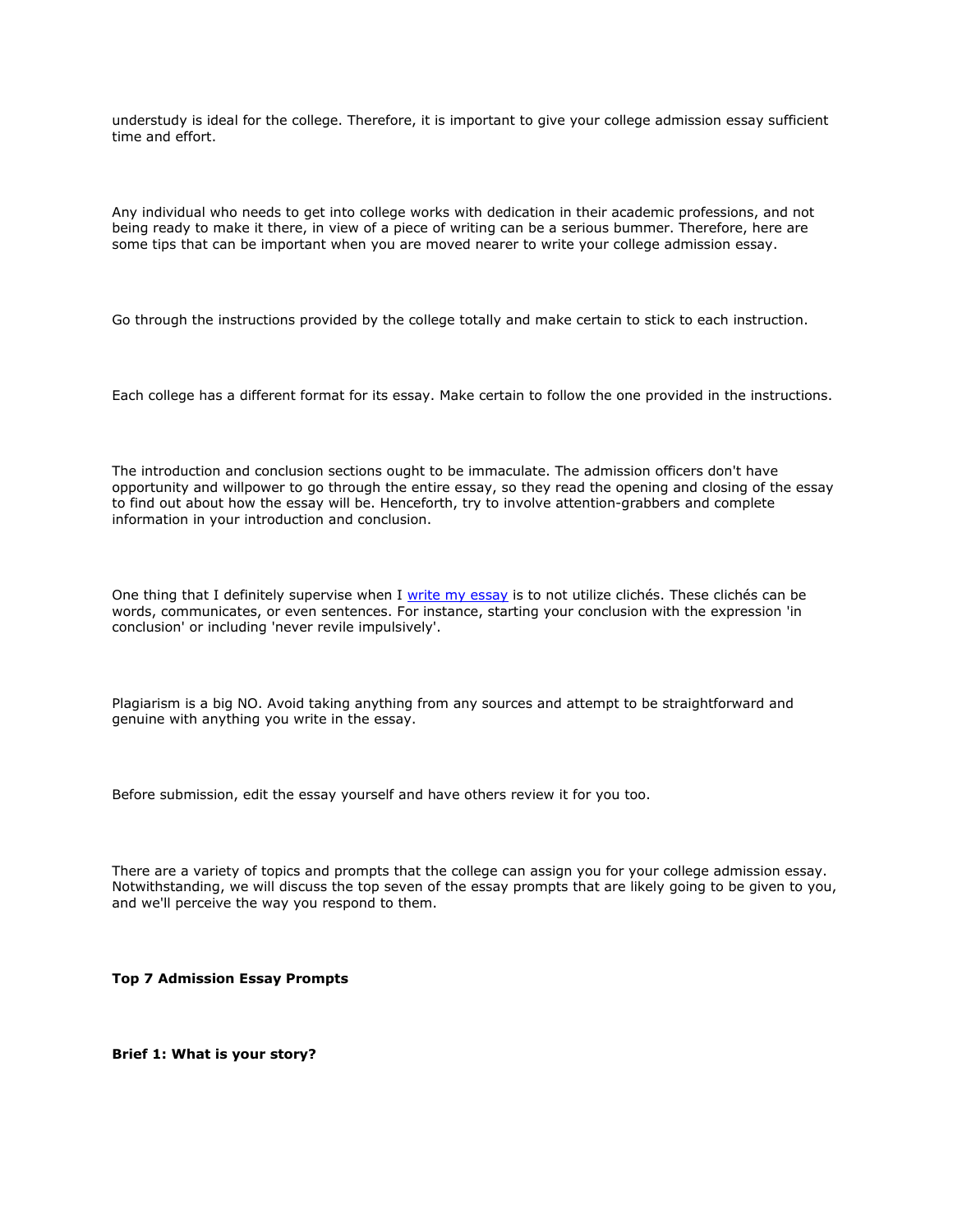This brief needs you to describe yourself uniquely and interestingly. You can respond to it by mentioning a side interest, an accomplishment you are satisfied with, or an experience that was exceptionally meaningful for you. Make certain to avoid repeating basic graciousness by and by written on your resume. The admission officers need to gain some new helpful information and unique about you and that is the thing you need to make due.

## **Brief 2: An illustration you gained from a gathering. Describe a time when you defied a test, and let us in on what it meant for you and how could it be that it could be that it could be that it could be that you could overcome it?**

From this brief, the admission officers need to realize how extraordinary you are at handling strain and what experience you have with challenges and even failures. Therefore, an [essay writer](https://essaywriternow.com/) needs to mention an experience about a trial that you succeeded or failed in, and what it meant for you.

## **Brief 3: Talk about something that you are appreciative for.**

This brief permits you to take a gander at everything that is extraordinary in your life. You can write about a thing that someone gave you, an incident, or a victory at something.

#### **Brief 4: Discuss an accomplishment or moment of mindfulness.**

This brief needs you to discuss any achievement or achievement that can be considered a significant milestone in your life.

### **Brief 5: Is there something that fascinates you?**

This brief needs you to describe an idea or an idea that you find extremely interesting. You can include your passion or something you love to do in this essay. Notwithstanding, make certain to make this about you and nothing elusive and generic.

**Brief 6: Have you anytime stood up for yourself or some other individual? How could it be that it could be that it could be that it could be that you could challenge other's beliefs, and what were the outcomes?**